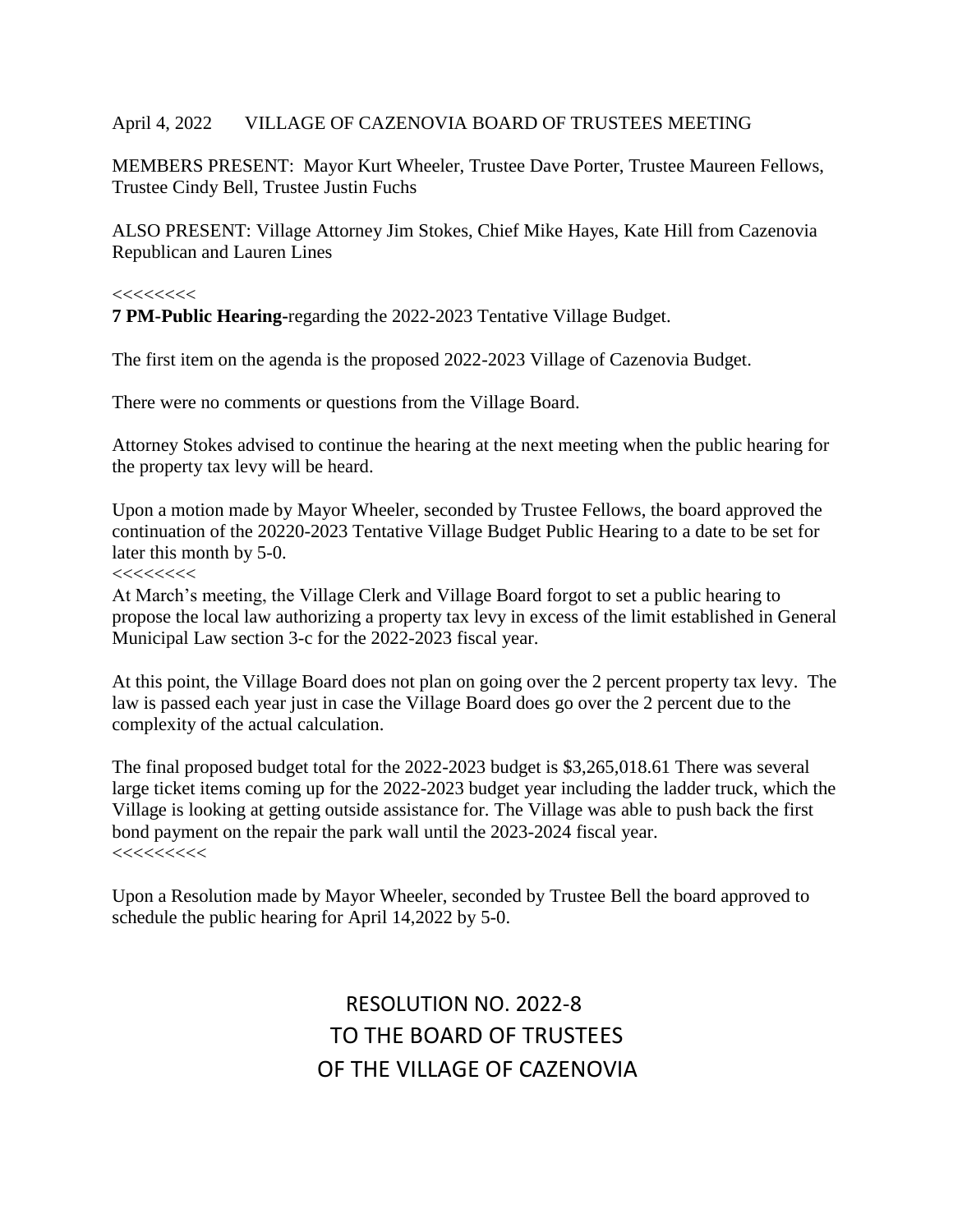WHEREAS, the attorney for the Village has prepared and presented a proposed local law entitled, "A local law authorizing a property tax levy in excess of the limit established in General Municipal Law section 3-c for the 2022-2023 fiscal year", and

WHEREAS, the proposed local law is intended to authorize the Village of Cazenovia to exceed the tax levy cap otherwise provided under New York State law for the Town's 2021-2022 budget and fiscal year.

NOW THEREFORE IT IS HEREBY RESOLVED that the Board of Trustees of the Village of Cazenovia will hold a public hearing on April 14, 2022 at 7:00 p.m. at the Village Municipal Building, 90 Albany Street, to consider the proposed local law entitled "A local law authorizing a property tax levy in excess of the limit established in General Municipal Law section 3-c for the 2022-2023 fiscal year."

,

Dated: April 4, 2022

 $<<<<<<$ 

Upon a motion by Trustee Porter, seconded by Trustee Fuchs, the Board approved the minutes of the March 2022 Village Board Meeting by a vote of 5-0.  $\prec$ <<<<<<<<<<<<<<<<<<<<<<<<<<<<<<<<<

Attorney Stokes presented a resolution for awarding the bids for construction of the Lakeland Park wall reconstruction 2022 Project to Michael Walker (DBA Expert Building Services) and River Rock Dock.

# RESOLUTION NO. 2022-9 OF THE BOARD OF TRUSTEES OF THE VILLAGE OF CAZENOVIA

# A RESOLUTION AWARDING BIDS FOR CONSTRUCTION OF THE LAKELAND PARK WALL RECONSTRUCTION 2022 PROJECT

WHEREAS, the Board of Trustees has duly solicited sealed bids for the Lakeland Park Wall Reconstruction 2022 Project at the Village's Lakeland Park (the "Project"), and

WHEREAS, only one bid, from Michael Walker, dba Expert Building Services, was received by the advertised bid opening deadline for Project bid item no. I Construct new masonry retaining walls in accordance with bid specifications and conditions ("Bid Item No. 1"); and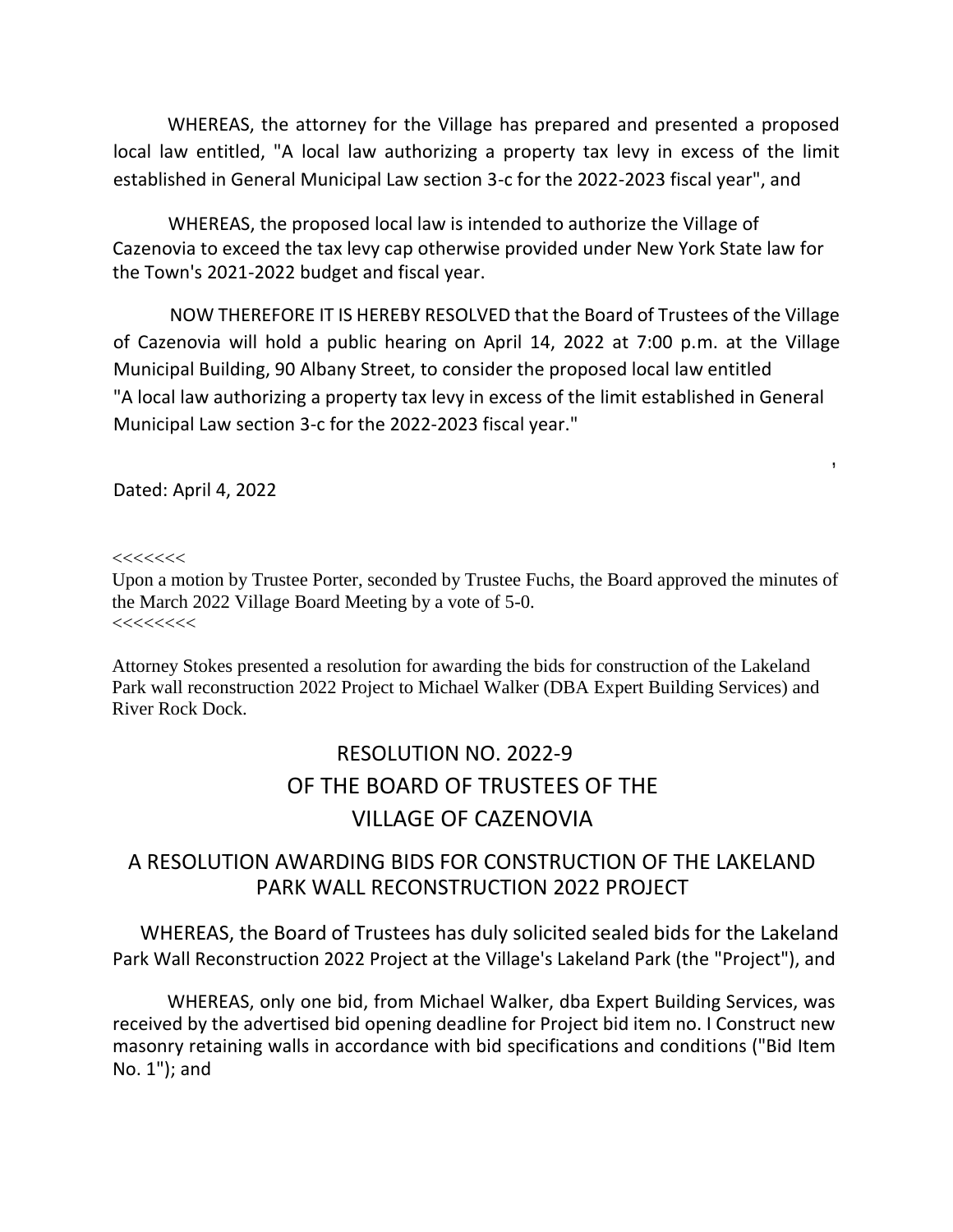WHEREAS, only one bid, from River Rock Dock, Inc., was received by the advertised bid opening deadline for Project bid item no. 2 - Install and remove cofferdam in three sections to support masonry wall construction in accordance with bid specifications and conditions ("Bid Item No. 2"); and

WHEREAS, this Board of Trustees has previously issued a negative declaration relative to the Project pursuant to the New York State Environmental Quality Review Act, and

WHEREAS, the Village has applied for a permit as required from the New York State Department of Environmental Conservation to perform the Project (the "DEC Permit"), and

WHEREAS, this Board of Trustees deems it prudent to accept the bids as received in order to allow the Project to proceed, contingent upon receipt of the DEC Permit.

NOW, THEREFORE, IT IS HEREBY RESOLVED that the Board of Trustees hereby determines that both Michael Walker, dba Expert Building Services, and River Rock Dock, Inc. are responsible bidders based upon past services rendered to the Village of Cazenovia, and it is hereby further

RESOLVED that the Village of Cazenovia accepts the bid from Michael Walker, dba Expert Building Services, and approves entering into a contract in the total amount of \$1,022,500.00 for performance of the services required under Bid Item No. 1, contingent upon the Village's receipt of the DEC Permit, and it is hereby further

RESOLVED that the Village of Cazenovia accepts the bid from River Rock Dock, Inc., and approves entering into a contract in the total amount of \$128,948.32 for performance of the services required under Bid Item No. 2, contingent upon the Village's receipt of the DEC Permit, and it is hereby further

RESOLVED that the Mayor be, and hereby is authorized to execute, on behalf of the Village of Cazenovia, Notices of Award / Contracts and Notices to Proceed with Michael Walker, dba Expert Building Services, and River Rock Dock, Inc. in accordance with the terms and provisions of this resolution contingent upon the Village's receipt of the DEC Permit.

The project will not cover the unexpected hole in the wall by Carpenter's Barn. Michael Walker will be looking at the damage and will advise on what can be done. Looking at doing an emergency plan that will last a few years until the Village can do a total reconstruction on that part of the wall. The Village will fence off that area for safety.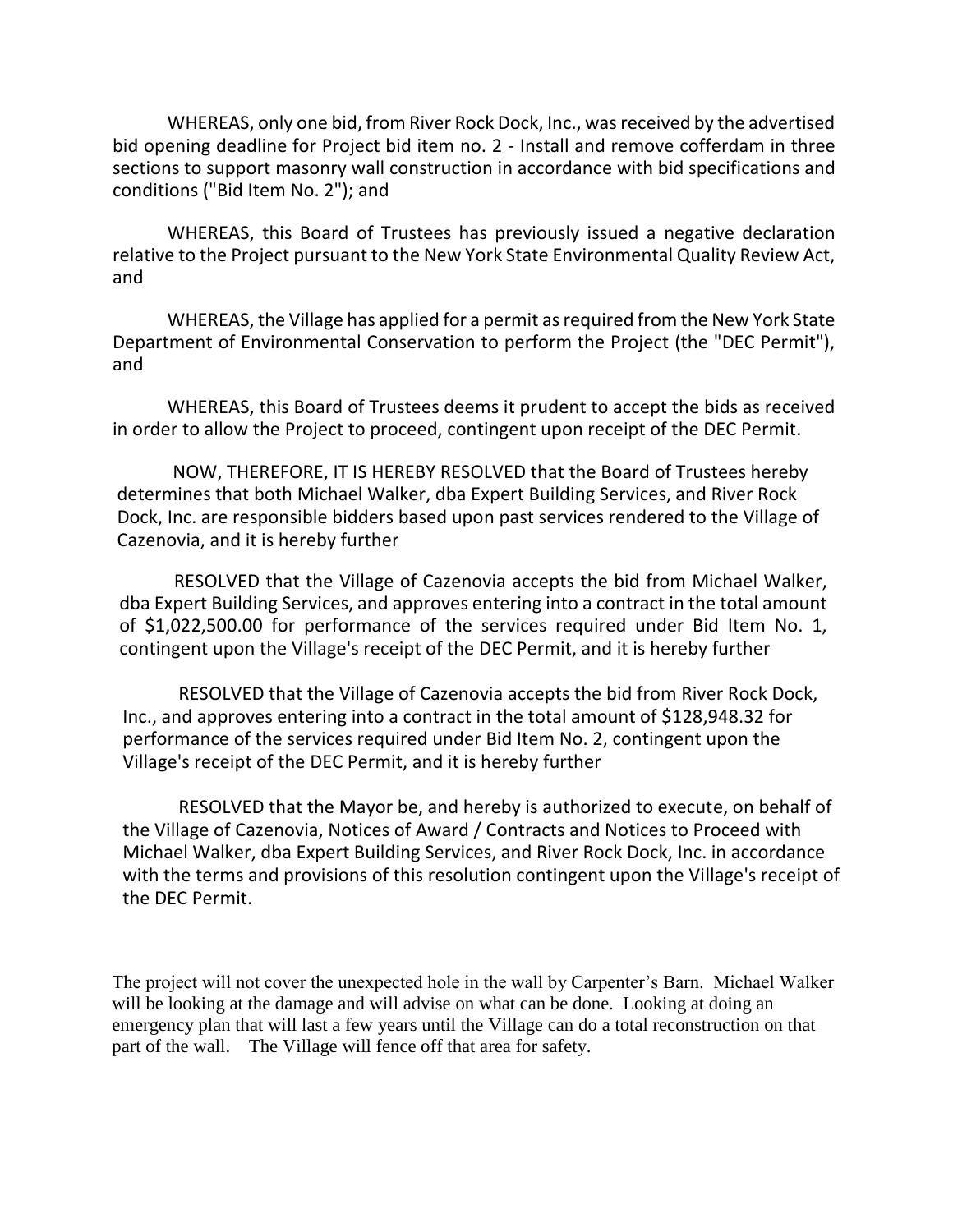Upon a motion. Made by Mayor Wheeler and seconded by Trustee Fuchs, the board approved Resolution  $# 8$  by a vote of 5-0.

The DEC permit should be coming in the near future. John Dunkle and Ted Bartlett have finished the final aspects of SHPO and the paperwork has been sent to the Army Corps of Engineers.

#### <<<<<<<<<

Caz Heritage came to the March meeting in regards to some of the buildings in the downtown historic district. The Village has to take a reasonable approach to this as a significant portion of the buildings are in the historic preservation district and the whole village is subject to the Village and State of NY Building Codes. The Village needs to enforce the regulations equally thru the Village. Mayor proposed to the Caz Heritage to encourage building owners to take part with Caz Heritage. The Mayor presented to the Village Board a draft letter that the Village would be sending out with a letter from Caz Heritage to building owners. Caz Heritage is offering to help the businesses with advice. On April  $26<sup>th</sup>$ , Caz Heritage has sent up a video conference with SHPO. Lauren Lines is looking into some funds to help.

Trustee Fellows suggested adding a reminder in that the business owners would have to go through the proper channels with the village before doing any work. <<<<<<<<

Lauren Lines from CACDA presented her monthly report:

Burton Street Park project - design is underway. TKF architects are doing design work probono, which will help with the budget. Currently getting input from hockey and baseball/softball organizations. Will have a design for the village to review within a few weeks.

The village will be receiving a \$25,000 grant from Madison County under their Main Street Energy Efficiency grant program for insulation and custom storm windows at Carpenter's Barn.

The village was awarded an \$11,000 DOJ grant for body worn cameras.

CACDA is presently reviewing 16 applications for small business grants under the micro enterprise program.

#### $<<<<<<$

Trustee Fellows presented her monthly report: **Village Police:**

**1. ONGOING INVESTIGATIONS**: Currently we have three open cases that are actively being investigated and three warrants.

**2. CALL REPORT:** For the above dates, we had 219 calls for service, of which 217 for within the village and 2 in the town at the request of an outside agency, 90 vehicle and traffic stops and 53 property checks. This generated 59 written reports consisting of 6 arrest, 66 vehicle and traffic tickets written, 3 MVA's investigated, 56 parking tickets and 3 vehicle immobilizations.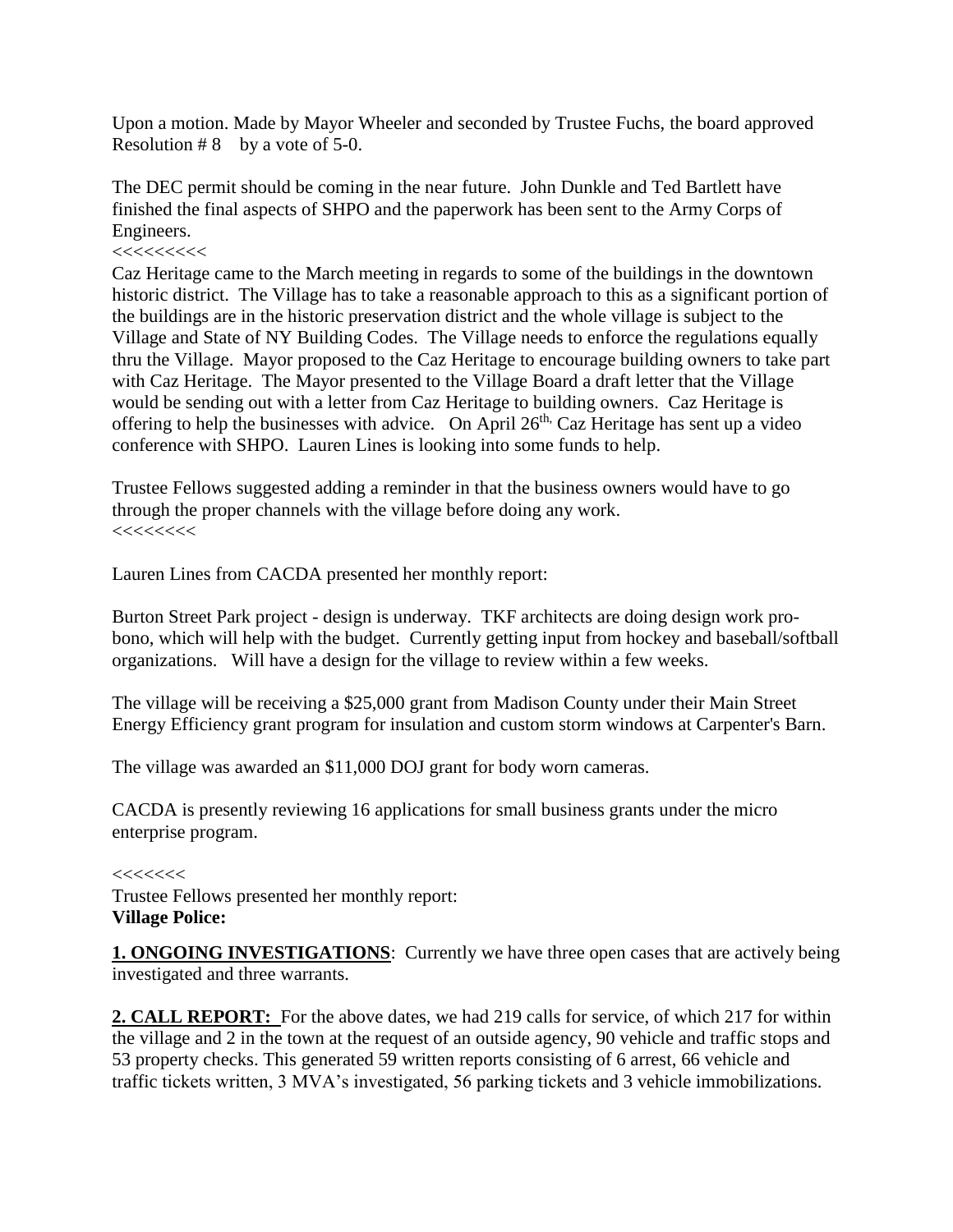**3. TRAFFIC VIOLATIONS:** 8 speeding, 12 uninspected, 1 license violations, 6 registration violations, 2 AUO (operated with license suspended or revoked), 1 DWI and 36 other violations.

# **4. BUDGET REPORT:** None

# **5. UPCOMING EVENTS:** None

**6. COMMUNITY ENGAGEMENT:** 570 minutes or 9.5 hours of foot patrols throughout the entire village, not just downtown. 538 citizen contacts not involving a call for police services or a police action.

Chief Hayes would like to make Officer Brooke Bodley a permanent part-time employee. Attorney Stokes will look in to and the board will bring this up again at the April 17, 2022 meeting.

# **Village Courts:**

The Total receipts for February 2022 were \$11,775 and the village portion was \$6,335.

The Total receipts for March 2022 were \$13,245 and the village portion will be reported at the next meeting.

#### $<<<<<<$

Trustee Bell presented her monthly report:

Parks & Recreation:

- Summer Recreation committee is to meet on April  $5<sup>th</sup>$  to further discuss the 2022 Summer Rec program.
	- o The hiring process has begun for the summer 2022 program and swim area.
	- o Kristen will be paid an additional \$3,000 from the CJY funds.
- Baseball/Softball will be installing signs on the outbuilding at Burton Street fields. This was approved by the Village Board pending specific sign approval based on the prototypes.
- Village boat launch will open April 23rd.

### Tree Commission:

• Three trees will be planted for Arbor Day this year. This celebration will be held at 9:00 am April 23<sup>rd</sup>.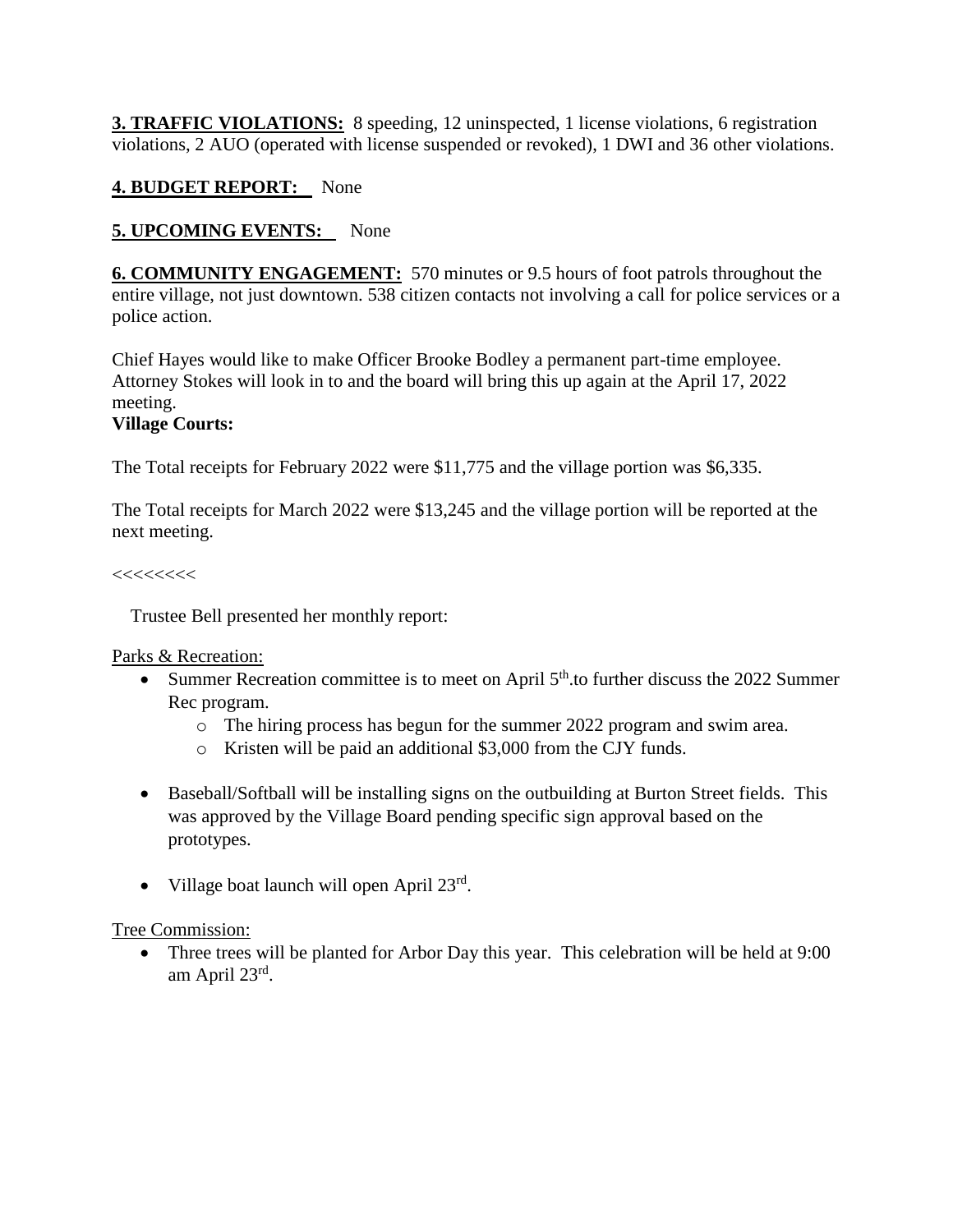Upon a motion made Mayor Wheeler and seconded by Trustee Bell, the board approved to increase Youth Director Kristen Brinks Salary by \$3000.00 for the 2021-2022 fiscal year by a vote of 5-0.

 $<<<<<<$ 

Trustee Porter presented his monthly report:

# **Sewer/Water**:

- Water pumped last month was 7.2 Mgal >>> 233 kgal/day historic average is 8.5 Mgal for month of Mar and usage for the month has been ave. 8.0 Mgal for previous five years. This is the 4th lowest water usage for Mar since 1987. Water pumped for new Town of Cazenovia/Town of Nelson water district: 207 kgal for Mar. The elevated storage tank has been returned to active service since winter shutdown.
- 12/3/21: John Dunkle of Dunn & Sgromo has prepared a proposal for engineering services to evaluate our water distribution system so that we can be eligible for funding future projects.
- Tim O'Hara Sewer Evaluation:
	- o 2/9/22: Received CCTV report from Tim O'Hara for the most recent sewer collection system testing. We will schedule a meeting with the Village and Town, with Tim, to discuss the results to determine a direction forward as the report does not have any specific recommendations.

# **Fire Dept.:**

• Fire Dept. Member Applications: Dave Cox

# **Sustainability**:

- Earth Week: April  $18 24$ .
	- $\circ$  April 20<sup>th</sup>: Water Plant Tour. Cazenovia College students of Thad Yorks (Water Management Course) and community member tour of water plant on Wednesday, April  $20^{th}$ ,  $11:30 - 12:30$ .
	- $\circ$  April 23<sup>rd</sup>. Heat Pump Promotion Kickoff Event. 10 Noon. This will be an event to kick off a community campaign for heating/cooling heat pump technology in conjunction with HeatSmartCNY. This will include presentations by Heat Smart CNY, local mechanical installers and homeowners with heat pump installations.
	- o March 1: Attended event in Poolville, NY (sponsored by Town of Hamilton).
- Climate Smart Communities Task Force: Next meeting will be scheduled after the solar project is completed at the water treatment plant.
- U-CAN:
	- o 2/9/22: Attended U-Can meeting to begin planning for Earth Week.
- Abundant Solar:
	- o 4/4/22: DBP spoke with Melissa Clarke of Abundant Solar. I asked if there was any update on the PV solar installation for the village. She said that they have been experiencing supply problems and she could not say when she expected our project to move forward.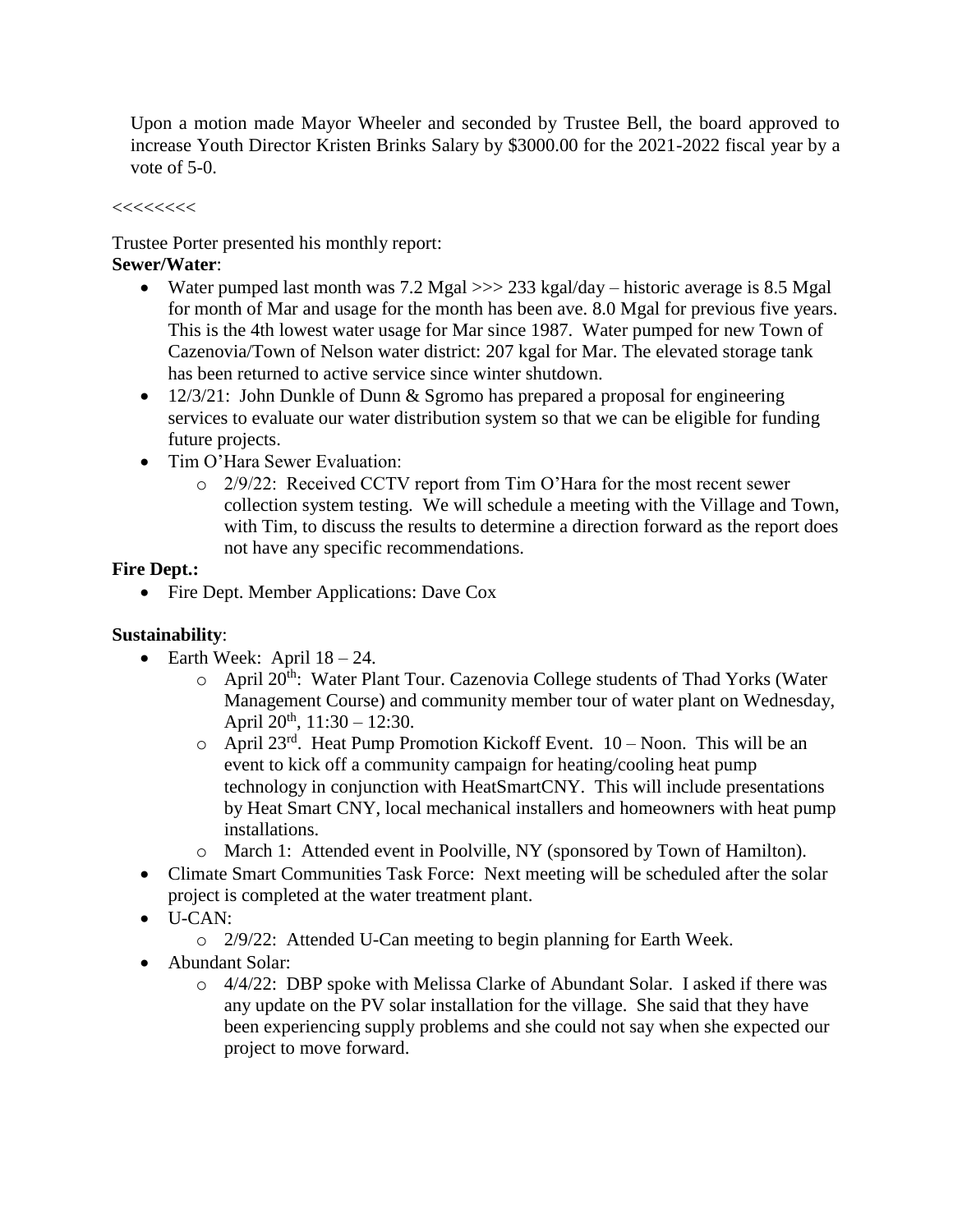Upon a motion by Trustee Porter and seconded by Mayor Wheeler, the board approved David Cox to become a Cazenovia Volunteer Fireman by a vote of 5-0, <<<<<<<

Trustee Fuchs presented his monthly report:

Streets.

.

Snow plowing and salting continues.

Fire truck services has been completed

Tree trimming continues.

Work on DPW equipment continues

Brush pickup has started and ends on May 13<sup>th</sup>.

Street sweeping has started for the year.

Storm sewer repairs have started.

Several signs have been repaired throughout the Village

Painting inside at the water plant has been completed.

#### **Cemetery**

Working on equipment continues.

Health Coverage for the retirees and new employees all have been switched over/added. The Village Health Insurance has gone up due to several new additions added and several retirees on Medicare insurance.

Upon a motion by Mayor Wheeler and seconded by Trustee Fuchs to change the handbook to allow Village Retirees to keep their dental insurance at the same cost they had as active employees, the Board approved by a vote of 5-0.  $<<<<<<$ 

Upon a motion made my Mayor Wheeler and seconded by Trustee Fellows, the Board approved the budget transfers (see attached) from March 2022 bills by a vote of 5-0.

 $<<<<<<<<$ 

Upon a motion made by Mayor Wheeler and seconded by Trustee Fuchs, the Board approved the payment of the Village monthly bills by a vote of 5-0.  $<<<<<<$